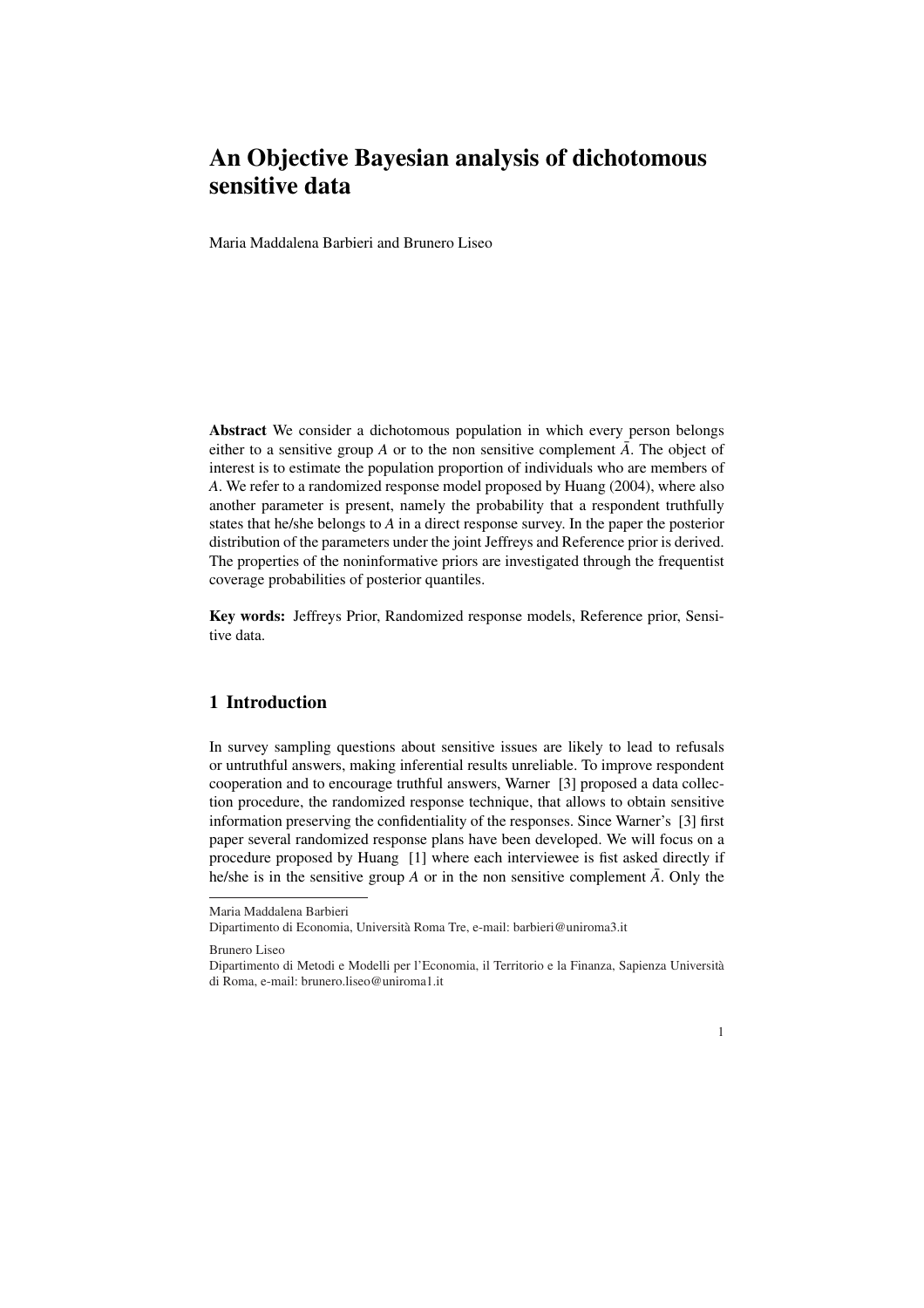respondents bearing to belong to  $\overline{A}$  undergo a randomization, implemented as proposed by Warner [3]. In [1] the model is considered from a classical perspective and the method of moments is used to estimate the parameters.

The model in [1] has been further developed in Barabesi and Marcheselli [2], who implemented a different randomization in the second stage and also proposed a Bayesian analysis of the model, using independent Beta priors on the parameters.

In section 2 we briefly review the model. In section 3 we introduce the prior distribution and derive the posterior for the parameters. We check the properties of the noninformative prior in terms of frequentist coverage of one tail credible intervals.

## 2 The model

Consider a dichotomous population in which every person belongs either to a sensitive group *A* or to the non-sensitive complement  $\overline{A}$ . The parameter of interest is <sup>θ</sup>, the population proportion of individuals in Group *A*. We assume that a simple random sample of size *n* is drawn from the population.

The randomized response procedure proposed by Huang [1] works in two stages. First the sample respondents are required to answer to the direct question whether they belongs to group *A* or not. Only the respondents answering that they do not belong to *A* procede to the second stage. Each of them is provided with a chance device to select one of the questions: "*Question 1: Do you belong to Group A?*" and "*Question 2: Do you belong to Group*  $\overline{A}$ ?". Let *p* be the probability to select the first question, with *p* known. The respondents do not report the outcome of the random device. Thus, if a respondent says "Yes", the interviewer does not know whether the "Yes" refers to the first or the second question.

It is assumed that the respondents belonging to A answer the truth to the direct question in the first stage with probability  $\xi$ , but that they gives totally honest answers in the second stage, since they properly understand the random mechanism and feel their privacy preserved by it. On the other hand, the respondents not belonging to *A* have no reason to lie. Thus it is reasonable to expect that they will be completely truthful in their answers, no matter whether they have to answer to the direct question or if they undergo the randomized response stage.

We will denote by *Y* the Bernoulli random variable, observed on each individual in the sample, assuming value 1 if the answer to the direct question is "Yes" and 0 otherwise. For each respondent undergoing the randomized procedure, let *Z* be a Bernoulli random variable taking value 1 if the final answer is "Yes".

Since only respondents who belong to *A* and tell the truth answer "Yes" to the direct question, we have that  $P(Y = 1) = \theta \xi$ , while  $P(Z = 1, Y = 0) = (1 - \xi)\theta p +$  $(1 - \theta)(1 - p)$ . In fact the randomized procedure gives a "Yes" if the respondent answers to *Question 1*, belongs to *A* and lied to the direct question or if he/she answers to *Question 2* and does not belong to *A*. Thus the likelihood function is: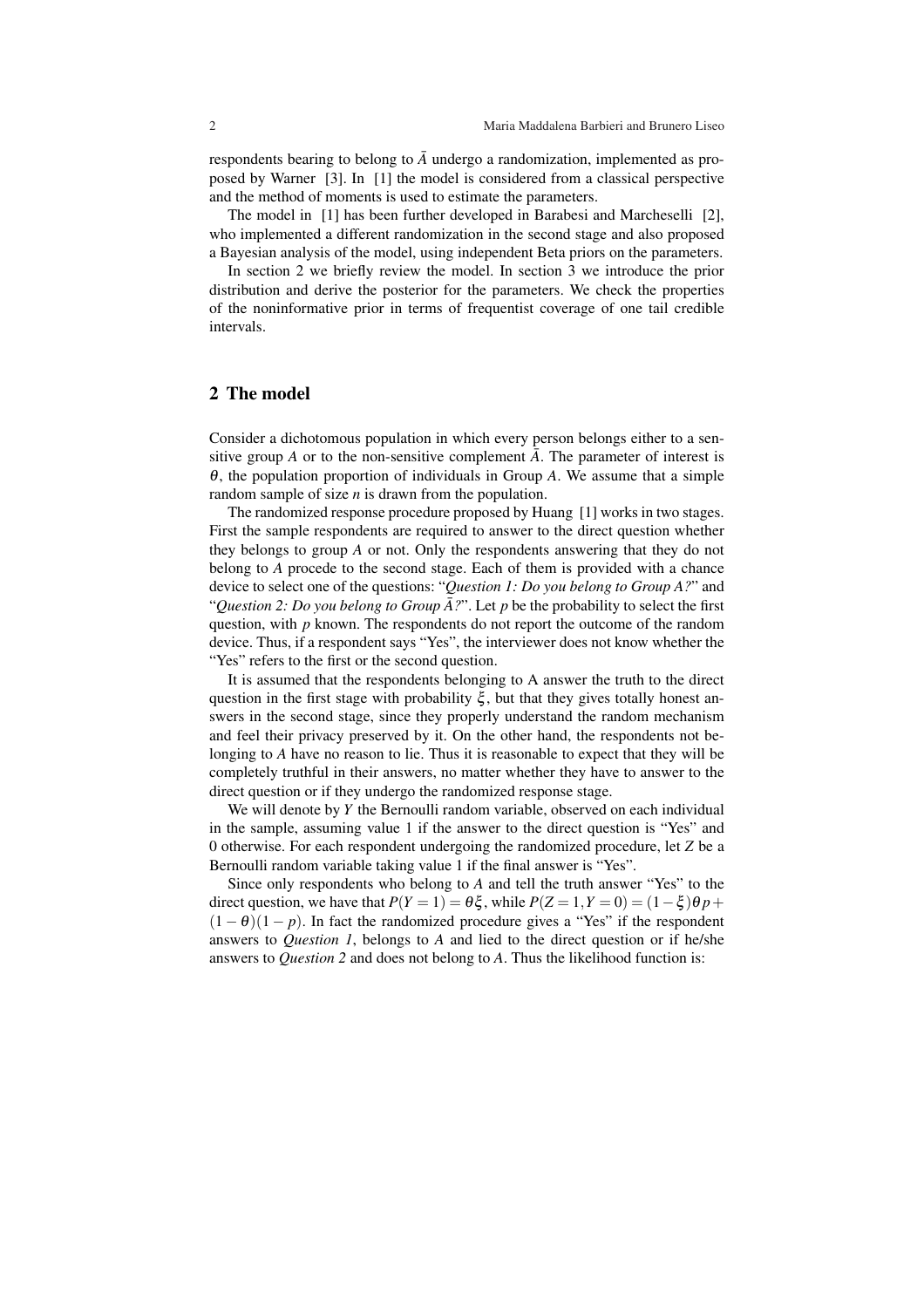An Objective Bayesian analysis of dichotomous sensitive data 3

$$
L(\theta,\xi) = (\theta\xi)^{\sum_{i=1}^n y_i} [(1-\xi)\theta p + (1-\theta)(1-p)]^{\sum_{i=1}^n z_i(1-y_i)} \cdot [(1-\xi)\theta(1-p) + (1-\theta)p]^{\sum_{i=1}^n (1-z_i)(1-y_i)}.
$$

## 3 An Objective prior analysis

In order to derive the Jeffreys prior distribution for  $(\theta, \xi)$  and to compute the posterior summaries of interest, we first reparametrize the model as follows.

Let  $X_1 = \sum_{i=1}^n y_i$ ,  $X_2 = \sum_{i=1}^n z_i (1 - y_i)$ ,  $X_3 = \sum_{i=1}^n (1 - z_i)(1 - y_i) = n - X_1 - X_2$ ,  $\phi_1 = \theta \xi$  and  $\phi_2 = (1 - \xi)\theta p + (1 - \theta)(1 - p)$ . Then  $(X_1, X_2, X_3)$  has a Trinomial distribution, namely a Multinomial distribution on three cells, with parameters  $(\phi_1, \phi_2, 1 - \phi_1 - \phi_2, n)$  and parametric space defined by the following constraints:  $\phi_1 \in [0,1]$  and  $\phi_2 \in [(1-p)(1-\phi_1), p(1-\phi_1)]$ , where, without loss in generality, we assume  $p > \frac{1}{2}$ . Note that when  $p = 1$  the constraints on the parameter space vanish and  $\phi_2 = \bar{\theta} - \phi_1$ ,  $1 - \phi_1 - \phi_2 = 1 - \theta$ . In particular  $X_1 + X_2$  has a Binomial distribution with parameters  $n$  and  $\theta$  and the sample procedure give the same information as a direct question sampling, when no respondent lies. However the closer *p* is to 1 the lower is the privacy allowance provided by the procedure and consequently the cooperation expected by the respondents. Note also that if  $p = \frac{1}{2}$  there is an identifiability problem since  $\phi_2 = 1 - \phi_1 - \phi_2 = \frac{1}{2}(1 - \phi_1)$ .

The usual computations give the Jeffreys prior distribution for  $(\phi_1, \phi_2)$ :

$$
\pi(\phi_1, \phi_2) = \frac{1}{2K_{1-p,p}(\frac{1}{2}, \frac{1}{2})} \frac{1}{[\phi_1 \phi_2 (1 - \phi_1 - \phi_2)]^{1/2}}
$$
(1)

where  $\phi_1 \in [0,1]$  and  $\phi_2 \in [(1-p)(1-\phi_1), p(1-\phi_1)], K_{a,b}(\alpha, \beta) = B_b(\alpha, \beta)$  $B_a(\alpha, \beta)$  and  $B_z(\alpha, \beta)$  is the Incomplete Beta function. Equation (1) is also the Reference prior distribution for  $\{\phi_1, \phi_2\}$ .

The corresponding posterior distribution is

$$
\pi(\phi_1, \phi_2 | x_1, x_2, n) = \frac{\phi_1^{x_1 - \frac{1}{2}} \phi_2^{x_2 - \frac{1}{2}} (1 - \phi_1 - \phi_2)^{n - x_1 - x_2 - \frac{1}{2}}}{B(x_1 + \frac{1}{2}, n - x_1 + 1)K_{1-p,p} (x_2 + \frac{1}{2}, n - x_1 - x_2 + \frac{1}{2})}
$$

Since the relation between  $(\theta, \xi)$  and  $(\phi_1, \phi_2)$  is one to one (apart on a set of null measure), the Jeffreys and Reference prior for  $(\theta, \xi)$  can be easily obtained via a Jacobian argument:

$$
\pi(\theta,\xi) = \frac{2p-1}{2K_{1-p,p}(\frac{1}{2},\frac{1}{2})} \theta^{1/2} \xi^{-1/2} [(1-\xi)\theta p + (1-\theta)(1-p)]^{-1/2}
$$
  
 
$$
\cdot [(1-\xi)\theta(1-p) + (1-\theta)p]^{-1/2}
$$
 (2)

with  $\theta \in [0,1]$  and  $\xi \in [0,1]$ , and the corresponding posterior distribution is